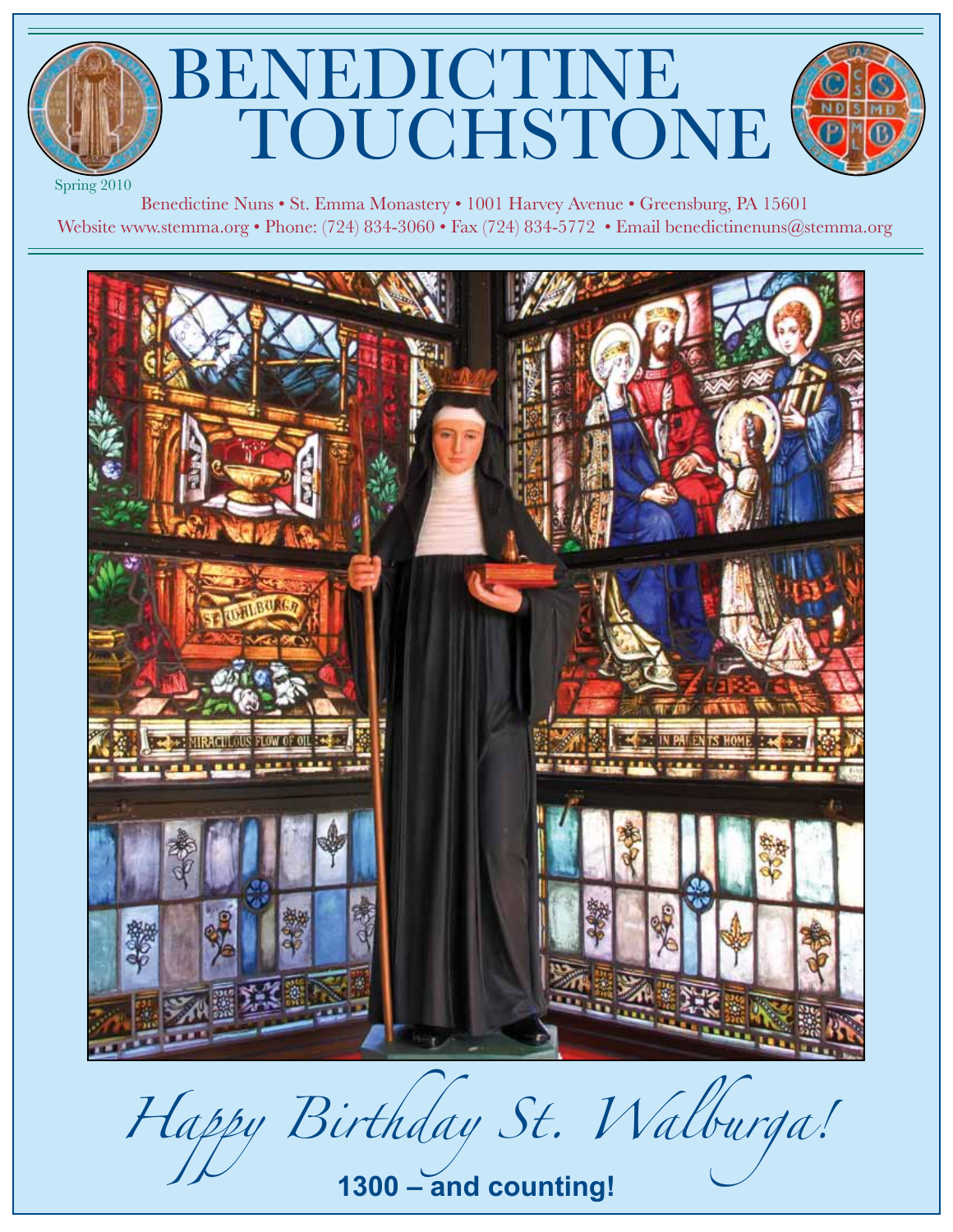

 For the past year, I have offered people a project that would be unique in their resumes: plan a 1300th birthday celebration for

St. Walburga! They could figure out how many cakes, how many candles – and how many fire trucks!

 The relationship between St. Walburga who lived in the 700s, St. Emma Monastery, and all of us today in 2010? Living, influential, experiential!

 Our forty founding Sisters entered Abtei St. Walburg, Eichstaett, Bavaria, that was founded in 1035 and has been in continuous existence ever since! During the 1930s our Sisters came to this country in order to provide help for the monks of St. Vincent and to support their Mother Abbey where vocations were abounding, but funds to support all these Sisters lacking due to the inflation at that time in that country that rendered their money "useless."

 On January 1, 2010, St. Emma Monastery was granted the status of a Conventual Priory, in accordance with the provisions of Canon Law. What does this mean? For Benedictines, each monastery is autonomous, "stands alone," – even though they form congregations for mutual encouragement and support. The Sisters of St. Emma Monastery will continue to belong to the "Federation of Bavarian Abbeys of Benedictine Nuns," but now as an independent Conventual Priory, and forever the daughterhouse of our beloved Abtei St. Walburg.

 Since the goal of every Benedictine community is to become autonomous at some

*All of us—in or out of the monastery—are called to the lifelong practices of having contact with God everyday and manifesting that prayer and love of God through our work and interactions each day.* 

point, Mother Franziska OSB, the Abbess of Abtei St. Walburg, has worked closely with this community towards this reality. Among other things, she encouraged us to pray Vigils and to make Solemn Vows as part of the needed requirements for this to occur. Since we also now have the requisite number of American women in Solemn Vows, this appeared to Mother Franziska



**St. Walburga statue (15th century) in Abtei St. Walburg**

and the communities of Abtei St. Walburg and St. Emma Priory as the appropriate time. During these last 18 months, Mother Franziska has worked carefully with our community, the Holy See, Bishop Brandt of the Diocese of Greensburg, and the Archabbot of St. Vincent to create St. Emma Monastery as an independent Conventual Priory.

 During Mother Franziska's visit last November, the community members voted to become an Independent Priory. We along with Mother Franziska selected the effective date to be January 1,  $2010$ , the 1300<sup>th</sup> birthday year of St. Walburga – and the 975<sup>th</sup> anniversary of the founding of Abtei St. Walburg, Eichstaett!

 From the outside, St. Emma Monastery is still the same. From the inside, we have now officially "come of age" according to Canon Law. The community here at St.

## *Prioress' Reflection By Mother Mary Anne Noll OSB*

Emma is now responsible for continuing to live this wonderful pattern of monastic life, building upon the example of our founding Sisters, and the spiritual support, encouragement and wisdom, that Mother Franziska and the community of Abtei St. Walburg provided over the years. According to Canon Law, a Conventual Prioress has a higher position and, therefore, now has the sole responsibility for St. Emma Monastery.

 How fitting that this daughter house of Abtei St. Walburg should become independent in the year celebrating St. Walburga's 1300<sup>th</sup> birthday and the 975<sup>th</sup> anniversary of the founding of that Abbey in her honor!

 Why do we remember her and try to imitate her? What did Walburga do that made her an outstanding success story as a human being—a saint?

 Walburga practiced loving God and neighbor in her daily prayer and work that made up her life as a Benedictine nun. All of us—in or out of the monastery—are called to the lifelong practices of having contact with God everyday and manifesting that prayer and love of God through our work and interactions each day.

 Walburga's faith and her faithfulness in following Christ enabled her to leave her family, homeland and culture of England to go to the new land and culture of Germany. Life often demands and God's grace enables that we move from the "known and comfortable" of the present to the "unknown and, therefore, unpredictable" future.

#### *Continued on page 6*

 *The Touchstone* is published by the Benedictine Sisters of Westmoreland County for our friends and benefactors: Publisher and Editor *Mother Mary Anne Noll, O.S.B.* Development Director *Robert J. Allen* Graphic Arts and Design *Susan Garrison* If you have questions or comments about this publication, please address them to: St. Emma Monastery 1001 Harvey Avenue Greensburg, PA 15601-1494 Phone (724) 834-3060 Email: benedictinenuns@stemma.org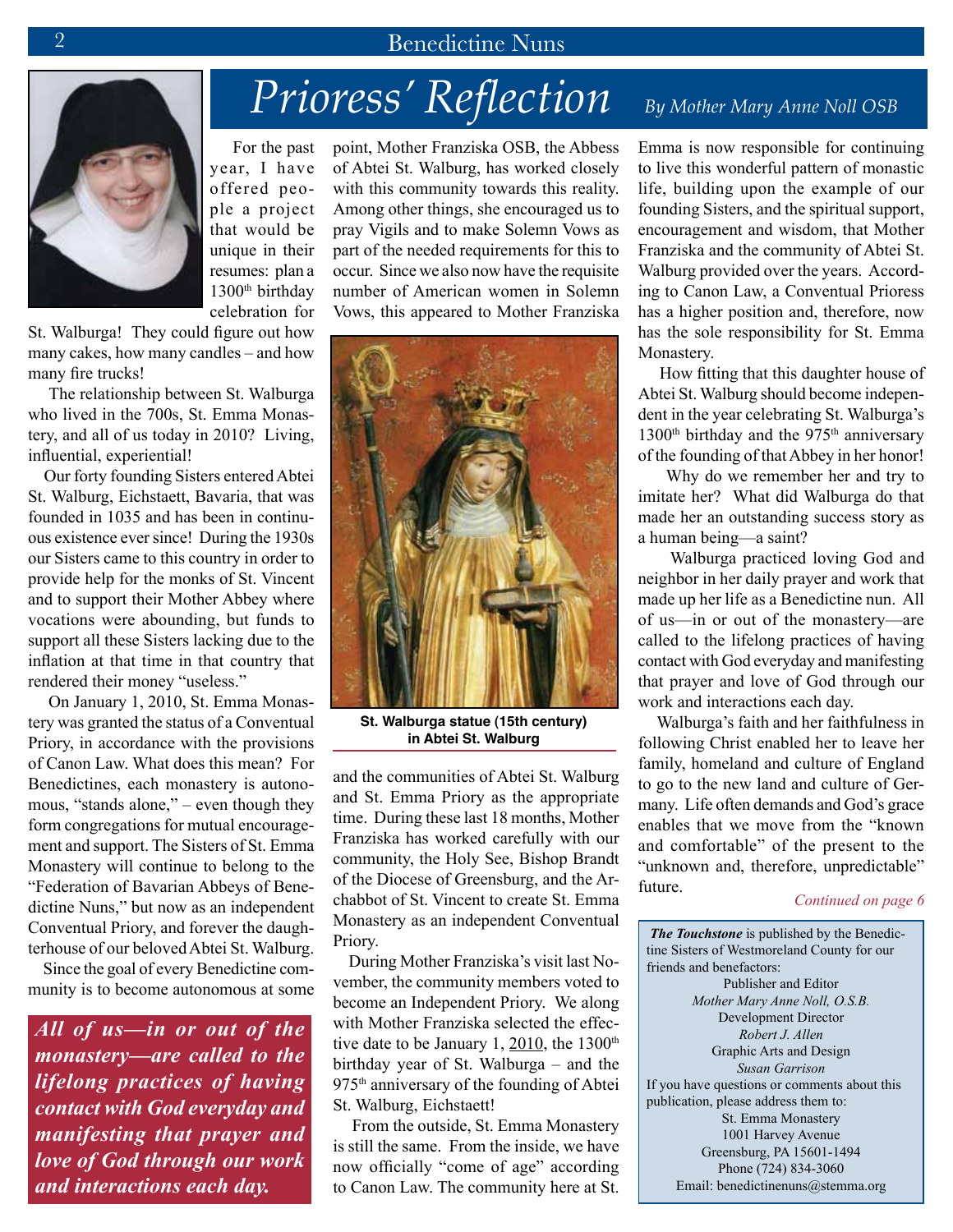## *Reflection from Mother Franziska Kloos OSB*

## "Saint Emma Monastery now an Independent Monastery"

As I look back on 2009, there is one memory that gives me particular joy. It was the culmination of many steps over many years, finally leading to the Decree of Independence raising St. Emma Monastery to a Conventual Priory.

What does this mean? In his Holy Rule, St. Benedict describes various kinds of monks. The monks he viewed to be the most steadfast of monks are described as cenobites, who live in a monastery, serving the Lord under a Rule and an abbot (Rule of St. Benedict, Chapter 1).

St. Benedict understood that a monastery is much more than the physical buildings. He described it, borrowing St. Peter's words, as a house of the Lord built upon living stones. Monks and nuns who love and serve the Lord are those "living stones."

In St. Emma, everything has been prepared over decades for this wonderful House of the Lord, this house of living stones to become an independent Priory. The community, together with the Prioress, continues to seek the Lord in prayer and work, in peace and unity.

The Mother Abbey has confidence in her daughters at St. Emma. The daughters must have the faith to go forth in the spirit of Abraham, who left the land of his kinsfolk and his father's house to journey in a land that the Lord would show him; to go forth in the spirit of St. Walburga, who traveled from Anglo-Saxon England to work in the mission field of Germany; to go forth in the spirit of their founding Sisters, who left Abtei St. Walburg to pray and work in the "missions" of St. Vincent Archabbey, Seminary and College.

The Abbess and the community of Abtei St. Walburg very much appreciate and thank all those who have helped to support this House of the Lord and helped to make possible this grant of autonomy. We gratefully remember at this time all the Bishops of the Dioceses of Pittsburgh and Greensburg, and the Archabbots of St. Vincent Archabbey, who greatly helped St. Emma Monastery at the different stages of this journey. Our special thanks go to the Most Reverend Lawrence E. Brandt (Diocese of Greensburg, 2004-present) and to the Right Reverend Douglas R. Nowicki OSB (1991-present) who brought the process to this longed-for conclusion.

We also thank:

• the community of St. Vincent Archabbey, past and present, for their spiritual and practical guidance;

• the volunteers who are such an integral part of St. Emma and give so generously of their time, prayer, hearts and talents to assist the community in their regular and special needs

• and those who so generously support the St. Emma community financially, with gifts of great variety and their prayer.

With all my heart, I wish all of our daughters at St. Emma – this House of the Lord – God's abundant graces

for the future. Through the intercession of St. Walburga, may your community be a place where in all things God may be glorified (Rule of Benedict, Chapter 57).

 *Mother Franziska Kloos OSB Abbess Abtei St. Walburg*



 **Mother Franziska Kloos OSB and Archabbot Douglas R. Nowicki OSB (St. Vincent Archabbey, Latrobe, PA) signing the Independence documents.** 

## *Mother Franziska Celebrates 25 Years as Abbess*



On May 1, 2010, Mother Franziska celebrates her 25<sup>th</sup> anniversary of her abbatial blessing. What a special occasion also for us for we have been greatly blessed by her wonderful leadership during all of these years!

On each visit Mother Franziska basically saw "all" within the first day and no improvement went by unnoticed. She "pitched in" and ran the dishwasher both in the monastery and in the retreat house. Her presence and her conferences were always uplifting.

Several times Mother Franziska sent Sisters for several

months to "live in and help out." Ten years ago she and the community generously loaned us Sr. Maria as novice-mistress and sub-Prioress for which we are very grateful.

The idea to build our beautiful *Cor Jesu* Chapel was hers. When Mother Franziska said to me, "Build a real monastic chapel," my heart nearly stopped. She also "blessed" all the other renovations and improvements that we undertook.

With our independence as a Conventual Priory for which she worked so zealously, our Abbess Mother Franziska, in her own words, moves "from being a mother to being a grandmother." We know that we remain in her prayerful heart as she remains in our grateful hearts.

> *Congratulations and God's continued blessings, Mother Franziska! Ad multos Annos!*

*Mother Mary Anne OSB and the Nuns of St. Emma Conventual Priory*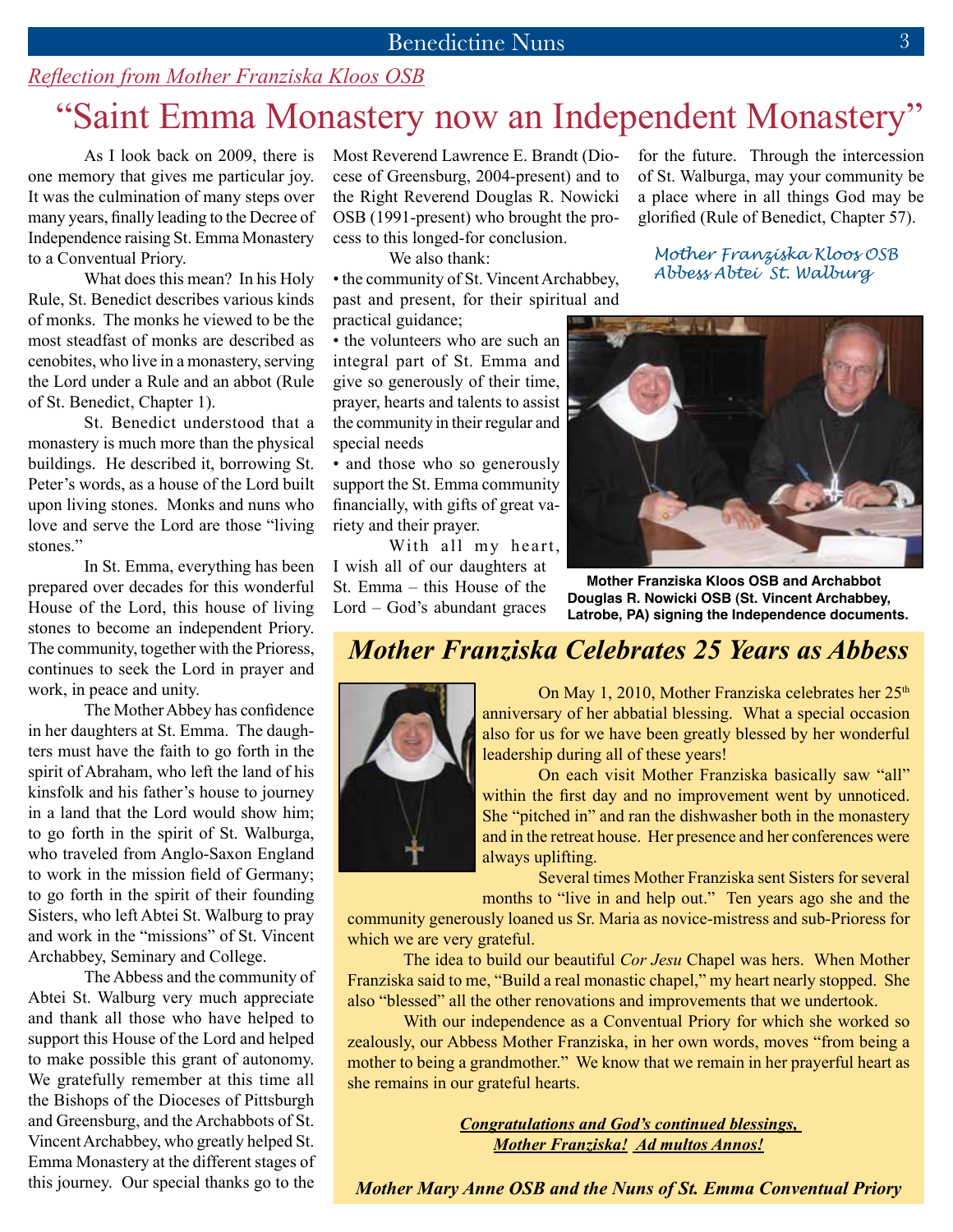

**Shrine of St. Walburga located at St. Emma Monastery**

 Built in 1974, the walls of this star-shaped chapel were originally the 12 stained glass windows designed for the former St. Walburga Church in Pittsburgh, PA. The windows depict the life of St. Walburga, a Benedictine nun who was born in Anglo-Saxon England in 710 and followed her kinsman, St. Boniface, in the German mission.

## **St. Walburga's Way of Loving**

**I. In Her Parents' Home (after c.710)**

 Walburga was born in the kingdom of Wessex in southern England. Her noble parents, St. Richard and the "Blessed Wuna", had at least six children. They and their parents gathered daily for prayer at the cross on their estate.



*Let us pray for our families and all those dear to us.*



#### **II. Her Father and Brothers Set Off as Pilgrims (720)**

 The departure of her father and two elder brothers as pilgrims to Rome made a deep impression on Walburga. Richard died at Lucca, Italy. The youths reached Rome where St. Wunibald (c.701-761) became a monk. The more robust St. Willibald (c.700-787) continued on to the Holy Land.

 *Let us pray that we may deepen our own commitment to Christ, our Holy Redeemer.*



#### **III. Entering the Convent School at Wimborne, England**

 As many devout nobles wanted a monastic education for a daughter, it is highly possible that Walburga went to this famous and strictly disciplined Wessex monastery. Girls studied the Bible, Latin and music. They also learned arithmetic, geometry and manuscript writing (i.e. a scribe's most basic skills).

 *Let us pray that the young may grow up to know and love the faith.*

#### **IV. Making Profession at Wimborne**

 Certainly Walburga took vows; probably she did so at Wimborne. She promised solemnly to obey her abbess and to be deeply rooted in a life of singing God's praises seven times a day and of showing in her conduct that she preferred nothing to the love of Christ.

 *Let us pray that the Lord may call many to the priesthood and religious life in today's Church.*

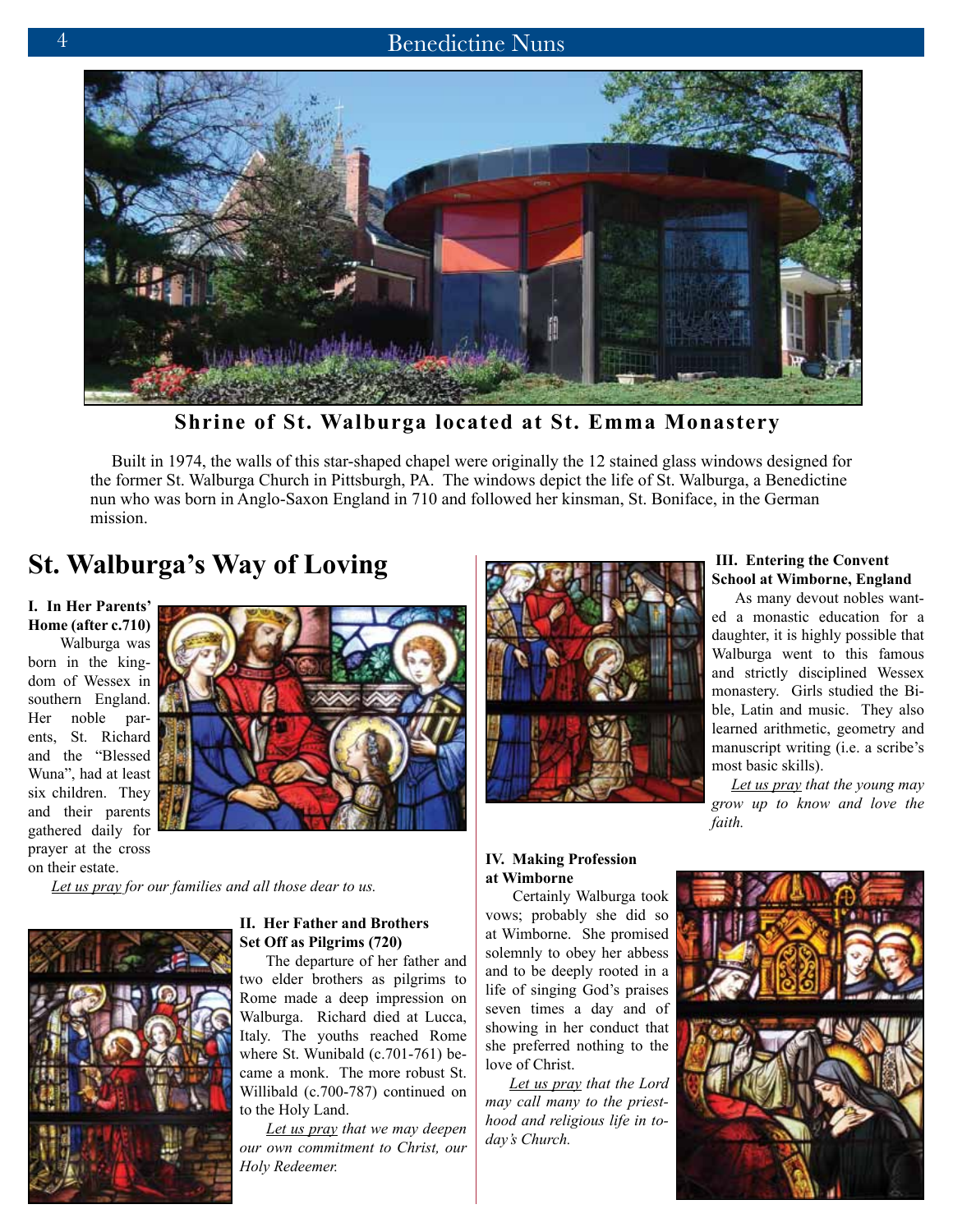

#### **V. Departing from Her Native Land (740s)**

 Walburga's great kinsman is St. Boniface (c.675-754), a Benedictine monk, archbishop and martyr. Filled with good zeal she left England to help him to proclaim Christ's inexhaust-

ible riches. Inevitably saying goodbye to loved ones was painful and she was never to see her native land again.

 *Let us pray for all those suffering from the loss of loved ones.*

#### **VI. Crossing the North Sea**

 Although a mere legend relates that Walburga's prayer calmed a storm, it has spiritual significance. At times she and her Sisters faced mighty waves of trials and tribulations, but, by persevering in prayer, she gained ever greater tranquility and the gift of bringing the peace of Christ to others.

 *Let us pray that we may develop greater spiritual maturity through our ways of trials and tribulations.*

#### **VII. Kinsfolk Welcoming Her Arrival in the Missionary Area (740s?)**

Her brothers, Willibald and Wunibald, welcomed Walburga and the



nuns with her to Germany. Willibald became the first bishop of Eichstätt, a diocese created in 741 by Boniface. In 752 Wunibald founded a monastery at nearby Heidenheim and became its abbot.

 *Let us pray that we too may respond humbly and lovingly to God's Divine Providence.*

#### **VIII. Healing and Caring for the Sick**

 One dark night, according to a legend significantly derived from a living tradition, Walburga, then abbess of Heidenheim, went alone to a noble's home. She prayed all night at his dying child's bedside and by dawn the girl was healed!

 *Let us pray for the sick and their caregivers humbly and lovingly to God's Divine Providence.*

**IX. Teaching at Bischofsheim on the River Tauber (before 761)**

 Perhaps Walburga's ablest pupil was Huneberc, a younger kinswoman, whom she later chose to write biographies on Willibald and Wunibald, the invaluable sources of most of our information. Both were probably at Bischofsheim where the Wimborne-educated abbess, St. Lioba, was another of Boniface's kin.

 *Let us pray for parents and all educating the young.*



#### **X. The Abbess of Heidenheim**

 Abbot Wunibald, who evangelized successfully in the area, died in 761 after decades of illness and Walburga was asked to continue his work. She came with some nuns, including Huneberc, to face the difficult task of ruling both monks and nuns.



 *Let us pray that wisdom* 

*may be bestowed on all holding positions of authority in the Church.*

#### **XI. St. Walburga's Death (February 25, 779)**

 Walburga died peacefully after many years of courageously carrying her cross, the burden of being an abbess; it was indeed the cross which



inspired so many Anglo-Saxons to do such great things for God. However, her life is not limited to her earthly biography, but includes her being and working in God after death (cf. Benedict XVI, Deus Caritas Est, 42).

 *Let us pray that we may do Our Father's will with loving and loyal hearts.*

#### **XII. The Miraculous Flow of Oil**

 In the 870s Walburga's remains were solemnly brought to Eichstätt. In 893 as some of her relics were being moved elsewhere it was discovered that her bones were covered with drops of a dew-like liquid. Touching the holy reliquary, a cripple was healed and devotion spread rapidly.

 Abtei St. Walburg, which established St. Emma Monastery in 1931, was founded in 1035 and the present tomb was soon built. Below the

sarcophagus is a shaft where the 'holy oil' flowing from the reliquary is collected. Over the centuries countless pilgrims, distressed in mind and body, have visited her shrine, and still



today some of those who pray with deep faith are cured or receive a deep sense of peace in their hearts to bear their cross more easily. Devotion to her has extended throughout the world.

 *Let us pray for the devout, the distressed and the dying who are making both intercession and thanksgiving to our beloved and generous St. Walburga.*

> *Text based on research by Sister Beda Brooks OSB, Abtei St. Walburg, Eichstätt, Germany*

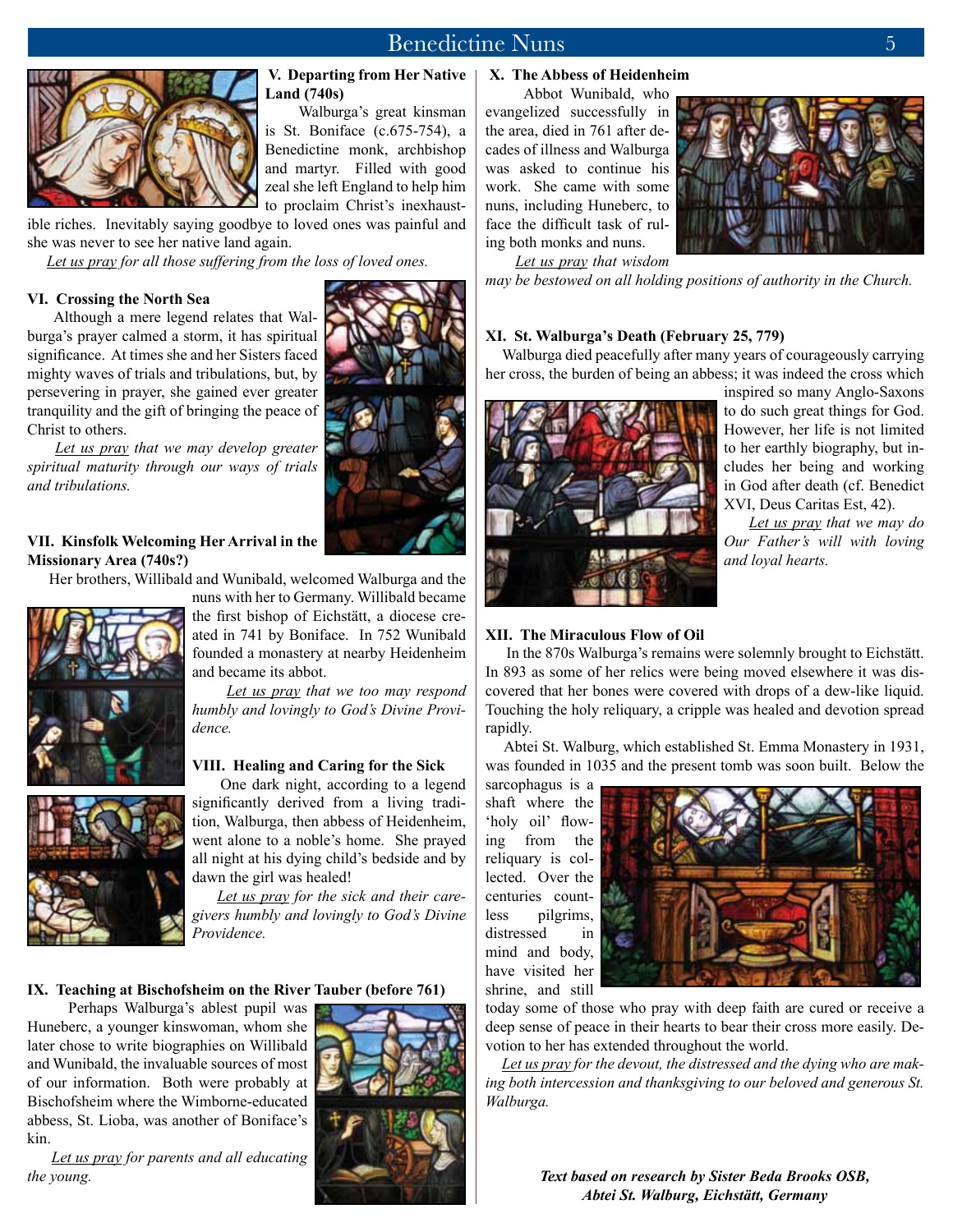

## *Prioress' Reflection Continued from page 2*

May we as an independent Priory and all of

you move into our tomorrows with that same faith and faithfulness that St. Walburga lived – and inspires us to live.

 Ad multos Annos – to St. Walburga, to our Motherhouse of Abtei St. Walburg, to St. Emma Conventual Priory, and to all our beloved volunteers and friends!!

Mother Mery anne Noll, OSB

Mother Mary Anne Noll OSB Prioress

*P.S. Mother Leonarda and the first Sisters arrived at St. Vincent Archabbey on February 25, 1931 – the feast of Saint Walburga. The steamship line chose the day of their departure from Ger-* *many and Divine Providence chose the date of their arrival in Latrobe, PA.* 

 *As the Sisters crossed the Atlantic, one story from the life of St. Walburga must have echoed in their memories; namely, the occasion when a violent storm arose as her ship crossed the North Sea. St. Walburga prayed and the storm abated.* 

 *Arriving at St. Vincent on Walburga's feast day must have been a reassurance for our founding Sisters. They had just "retraced" the faith journey of St. Walburga by crossing a body of water separating them from family and from a known land and culture and bringing them to the new and unknown land and culture of Western Pennsylvania. St. Walburga encouraged them in their journey of faith.* 

 *Step after step in faith, each of our Sisters –past and present– has laid the foundation for this community to become a Conventual Priory in 2010.*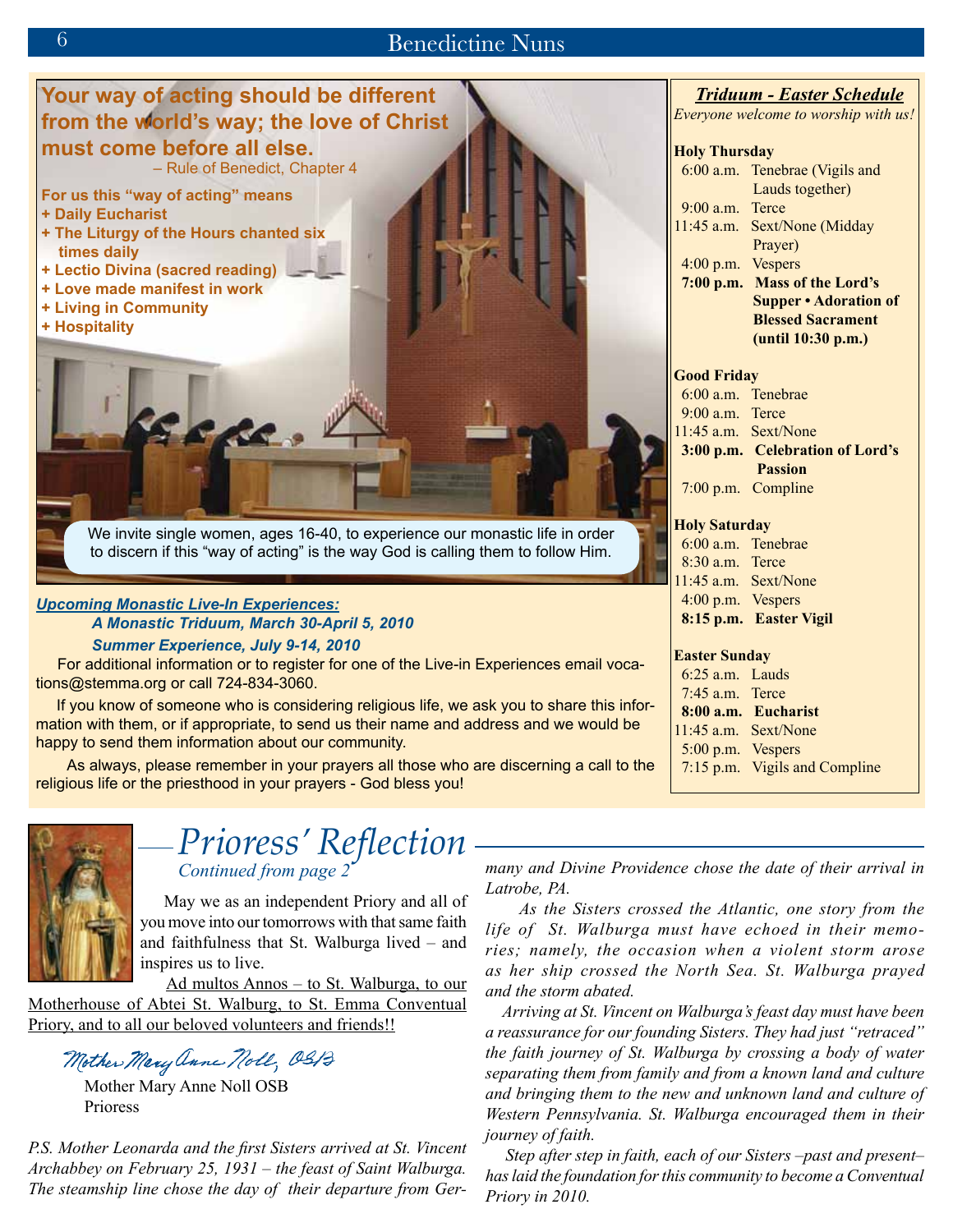## Why God Must Come First

#### **By Robert J. Allen**

Pope Benedict XVI recently stated, "One must first believe in order to understand God's truth." What a wonderful insight into our gift of faith! He also cited Saint Anselm: "Nor do I seek to understand that I may believe, but I believe so that I may understand." This shows that faith comes before reason, and reason can deepen faith.

Too often we make judgments on what truth is based on our feelings or the emotion we are expressing at that moment. To believe in God allows us to better understand how God is with us in all things.

This leads us to more fully realize that we will never fully understand God. Our goal should be to seek God in all that we say, think or do, and see God in everyone we meet, to believe that God exists in each person.

Seeking God in all that she said, thought or did made Walburga who lived 1300 years ago a saint and that same seeking of God will do the same for us. Her family certainly believed, or the father and brothers would never have set out on pilgrimage to the Holy Land. The mother with Walburga (and possibly other siblings) had to have faith to allow them to go.

Seeing God's hand in her going with other Benedictine Nuns from Wimborne to Germany, Walburga trusted that God was the same from the one culture that she knew in England to the unknown culture that existed in Germany. In her daily round of prayer and work, she always had to look beyond the surface in order to see Christ in the Sisters that she lived with, the guests who came to the door: all were God's beloved.

Her faith "developed" and deepened as ours should. These early English missionaries relied upon friends and benefactors who shared their faith and trust in God to help fund their monasteries in their outreach to Germany.

"Development" is based on faith: the "recipients" began a religious community, a school or a social service because they saw a need and felt called in faith with God's help to respond to that need. "With God's help" included the generous donors who also searched for God and whose desire it was to make the world an essentially better place in which to live.

That is the reason we seek God then and now—both for the nuns and for the benefactors.

#### Benedictine Sisters Catholic Gift & Book Shop My First<br>Communion Set **Hand Made Chalice Neck-**My Fiest **Clear vinyl book cover with textured cover Silver Medal**, **lace** with Heart Shaped .<br>Na **Sterling Silver book, rosary, scapular, pin.** Beads in Chain. \$15.00 18" Stainless **Birthstone Necklace**. Girl's Set # 6500/05, \$13.75 #S869 18" Stainless Chain. Boy's Set # 6501/05, \$13.75 \$27.00 \$27.75 5401ROSS/18S **Order Form:** Mail to: St. Emma Monastery, 1001 Harvey Ave., Greensburg, PA 15601 • Fax: (724) 834-5772 • Call (724) 834-7483 Name **Both gift sets include: prayer book with pad-**Payment M Address **ded, gold stamped cover and gold page edge,**   $\Box$  Check City, State, Zip **rosary (wood for boys, pearl for girls), rosary**   $\n **UISA**\n$ Telephone (If we have a question about your order.) **case, color bookmark, scapular, pin.** Card Num Need by: Boy's Set \$36.25 # 6521/7000/GB; \_\_\_\_\_\_\_\_\_\_\_\_\_\_\_\_\_\_\_\_ Girl's Set \$36.25 # 6520/02/GB \_\_\_\_\_\_\_\_\_\_\_\_\_\_\_\_\_\_\_\_ Item  $\vert$  Quantity  $\vert$  Unit Price  $\vert$  Total Price **Boy's and Girl's Prayer Books sold separate-**Exp. Date

**ly**, Boy's #6521, \$11.95; Girl's #6520, \$11.95

| <b>Shipping Costs</b><br>Up to \$20<br>$$20.01 - $40$<br>$$40.01 - $75$<br>$$75.01 - $125$<br>\$125.01 & up | \$5.95<br>\$6.95<br>\$8.95<br>\$9.95<br>\$10.95 | For more <b>Eirst Commu</b><br>items and links to other<br>sources, visit our webs<br>www.stemma.org |
|-------------------------------------------------------------------------------------------------------------|-------------------------------------------------|------------------------------------------------------------------------------------------------------|
| <b>NO CODS</b>                                                                                              |                                                 |                                                                                                      |

**Five Way Sterling**  Chain (not shown) #:2004/SS/18S

| <b>Payment Method</b><br>$\Box$ Check $\Box$ Discover<br>$\Box$ VISA $\Box$ Mastercard<br>Card Number | <b>Nalle</b><br>Address<br>City, State, Zip<br>Telephone (If we have a question about your order.)<br>Need by: |                                                                                   |                   |             |  |
|-------------------------------------------------------------------------------------------------------|----------------------------------------------------------------------------------------------------------------|-----------------------------------------------------------------------------------|-------------------|-------------|--|
| Exp. Date<br>Signature                                                                                | Item                                                                                                           | Quantity                                                                          | <b>Unit Price</b> | Total Price |  |
| For more First Communion<br>items and links to other<br>sources, visit our website<br>www.stemma.org  |                                                                                                                | Residents of PA, add 6% sales tax<br>Shipping (See chart to left)<br><b>Total</b> |                   |             |  |